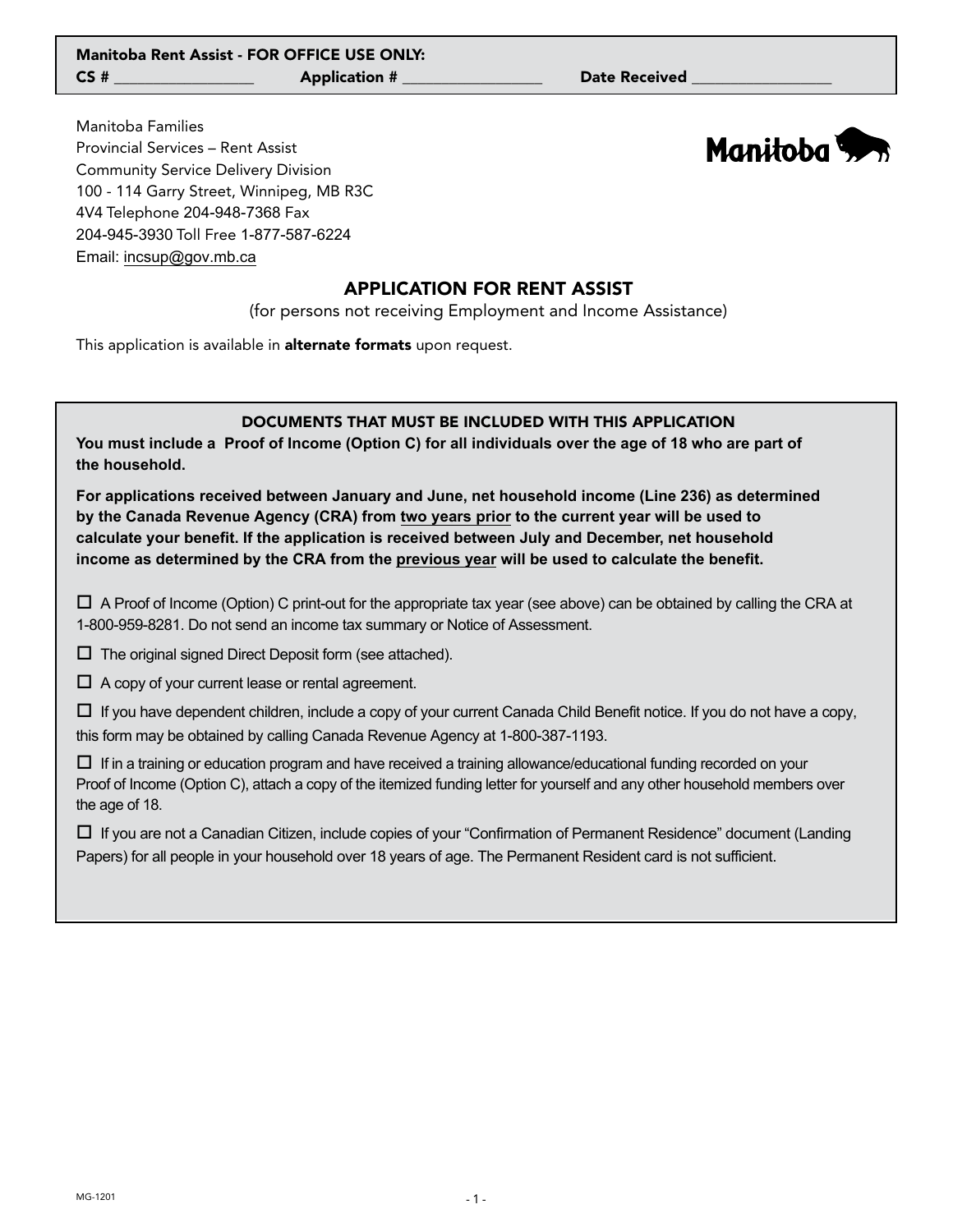#### \*\*\*\*\*\*MAKE SURE YOU HAVE SIGNED THE APPLICATION FORM\*\*\*\*\*\*

Note: If this form has been completed by an applicant's Power of Attorney or Substitute Decision Maker, please include a copy of the document(s) that verifies this authority.

# NOTE: Income for all people over 18 years of age in the household, or temporarily away from the household, will be considered in the calculation of the Rent Assist benefit.

## PLEASE PRINT CLEARLY

In which language do you wish to receive your correspondence?  $\Box$  English  $\Box$  French

#### Applicant/Address Information:

| <b>Current Information</b> | <b>Applicant</b>          | <b>Applicant's Spouse or</b><br><b>Common-Law Partner*</b> |
|----------------------------|---------------------------|------------------------------------------------------------|
| <b>Surnames</b>            |                           |                                                            |
| <b>Given Names</b>         |                           |                                                            |
| Sex                        | $\Box$ Male $\Box$ Female | $\Box$ Male $\Box$ Female                                  |
| <b>Birthdates</b>          | (DD/MM/YYYY):             | (DD/MM/YYYY):                                              |
| Social Insurance Number    |                           |                                                            |

\*Include spouse or common-law partner temporarily residing at a different address, but considered part of the household.

| Address (include apartment & street number)                                                                                                                                                                                       |                           |         | City/Town                   |  | <b>Province</b> | <b>Postal Code</b>         |
|-----------------------------------------------------------------------------------------------------------------------------------------------------------------------------------------------------------------------------------|---------------------------|---------|-----------------------------|--|-----------------|----------------------------|
|                                                                                                                                                                                                                                   |                           |         |                             |  |                 |                            |
| Mailing Address (if different than above)                                                                                                                                                                                         |                           |         |                             |  |                 |                            |
|                                                                                                                                                                                                                                   |                           |         |                             |  |                 |                            |
| Email:                                                                                                                                                                                                                            |                           | Cell #: |                             |  | Telephone:      |                            |
| Marital Status: $\Box$<br>$\circ$<br>Common-law<br>Single<br>$\circ$<br>Divorced<br>$\circ$<br><b>Involuntary Separation</b><br>$\circ$<br>Married<br>Widowed<br>$\circ$<br>$\circ$<br>Separated<br><b>Applicant Information:</b> |                           |         |                             |  |                 |                            |
| Indicate if you are:                                                                                                                                                                                                              | <b>A Canadian Citizen</b> |         | <b>A Permanent Resident</b> |  | or Work Permit  | In Canada under a Study    |
|                                                                                                                                                                                                                                   |                           |         | $\Box$ Yes<br>$\Box$ No     |  | $\Box$ Yes      | $\Box$ No                  |
| $\Box$ Yes $\Box$ No                                                                                                                                                                                                              |                           |         | Date of Landing (DD/MM/YY)  |  |                 | Date of Landing (DD/MM/YY) |
| Indicate if Co-Applicant is:                                                                                                                                                                                                      | <b>A Canadian Citizen</b> |         | <b>A Permanent Resident</b> |  | or Work Permit  | In Canada under a Study    |
|                                                                                                                                                                                                                                   |                           |         | $\Box$ No<br>$\Box$ Yes     |  | $\Box$ Yes      | $\Box$ No                  |
| П<br>Yes $\Box$ No                                                                                                                                                                                                                |                           |         | Date of Landing (DD/MM/YY)  |  |                 | Date of Landing (DD/MM/YY) |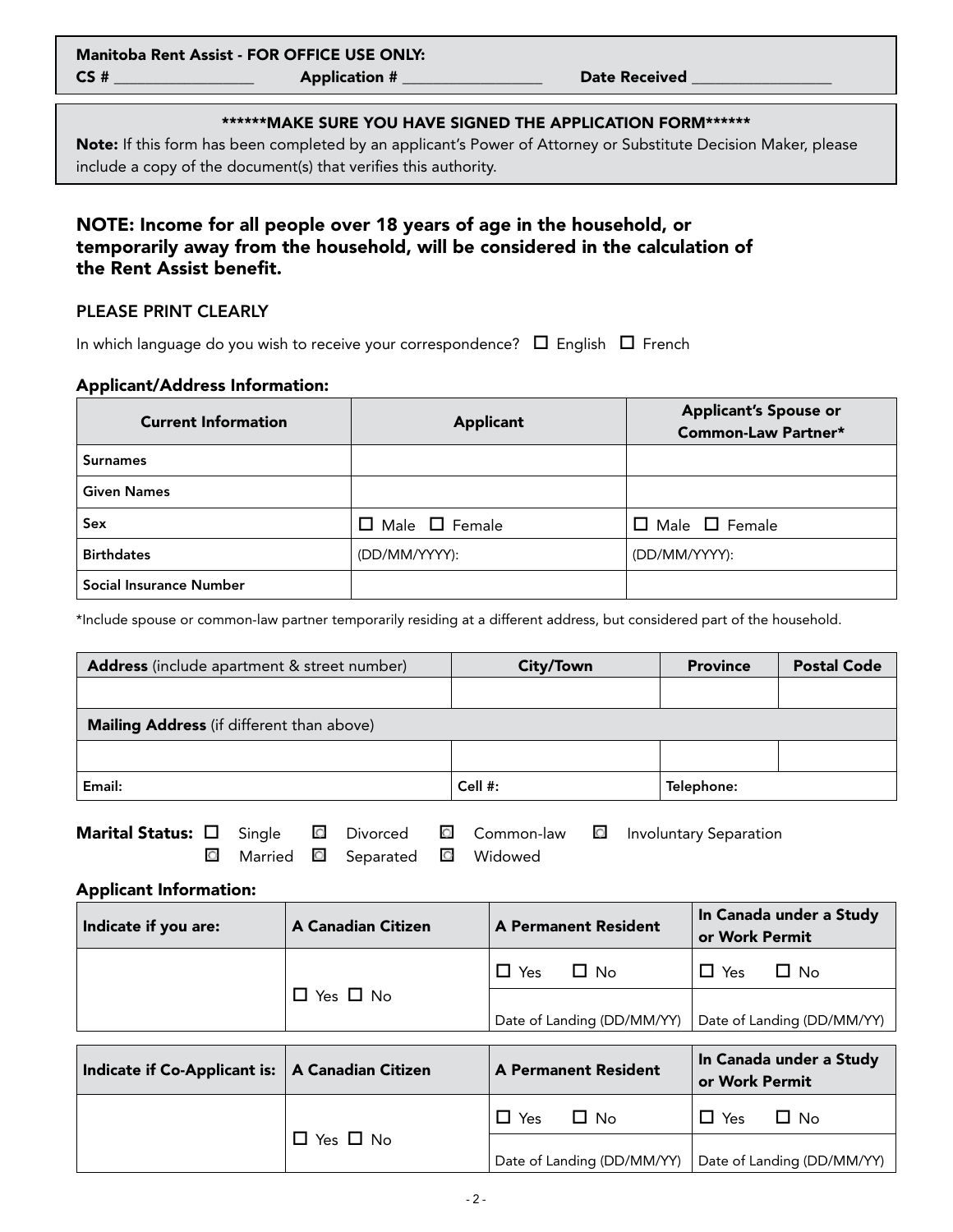## Dependent Children (if applicable)

| <b>Surname</b> | <b>Given Name</b> | Sex                             | <b>Birthdate</b><br>(DD/MM/YYYY) |
|----------------|-------------------|---------------------------------|----------------------------------|
|                |                   | $\Box$ Male<br>$\square$ Female |                                  |
|                |                   | $\Box$ Male<br>$\Box$ Female    |                                  |
|                |                   | $\Box$ Male<br>$\Box$ Female    |                                  |
|                |                   | $\Box$ Male<br>$\square$ Female |                                  |
|                |                   | $\Box$ Male<br>$\Box$ Female    |                                  |
|                | _<br>_            |                                 |                                  |

Do you receive Canada Child Benefit for children listed above?  $\Box$  Yes  $\Box$  No If yes, please provide a copy of your current Canada Child Tax Benefit Statement.

If "No" explain: \_\_\_\_\_\_\_\_\_\_\_\_\_\_\_\_\_\_\_\_\_\_\_\_\_\_\_\_\_\_\_\_\_\_\_\_\_\_\_\_\_\_\_\_\_\_\_\_\_\_\_\_\_\_\_\_\_\_\_\_\_\_\_\_\_\_\_\_\_\_\_\_\_\_\_\_\_\_\_\_\_\_\_\_\_\_\_\_

## Other persons over the age of 18 residing in your household (if applicable)

| <b>Surname</b> | <b>Given Name</b> | <b>Sex</b>                   | <b>Birthdate</b><br>(DD/MM/YYYY) | <b>Social Insurance</b><br><b>Number</b> |
|----------------|-------------------|------------------------------|----------------------------------|------------------------------------------|
|                |                   | $\Box$ Male<br>$\Box$ Female |                                  |                                          |
|                |                   | $\Box$ Male<br>$\Box$ Female |                                  |                                          |

Note: *If more space is needed, please list any other persons (including birthdate and social insurance number) who live in your household on one of the blank sheets at the back of this application, or on a separate sheet and attach to the application.*

| <b>Optional:</b> Is there another person to whom you given permission to contact us on your behalf to discuss important |          |            |
|-------------------------------------------------------------------------------------------------------------------------|----------|------------|
| information about your application?                                                                                     |          |            |
| Name:                                                                                                                   | Address: | Telephone: |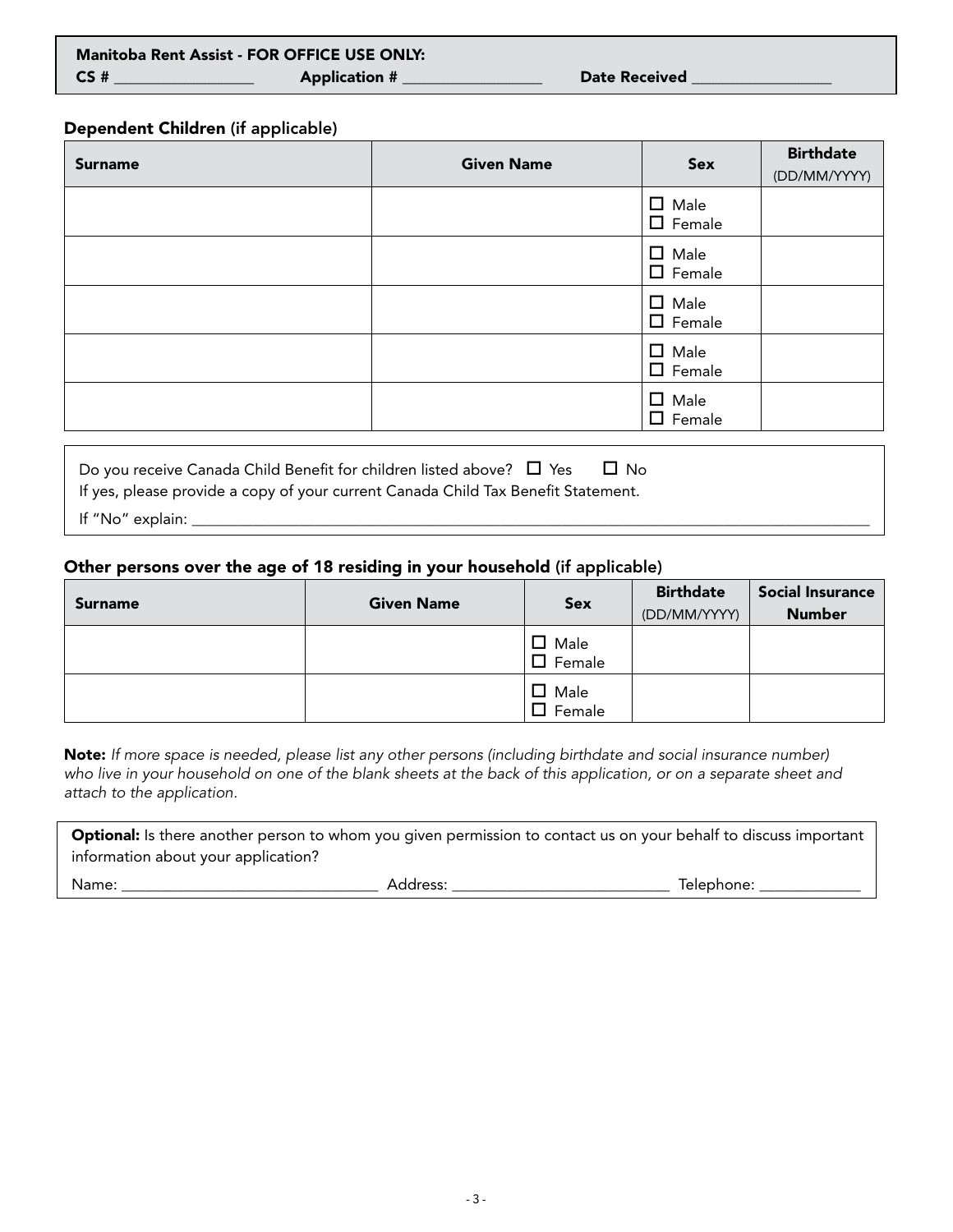| <b>Manitoba Rent Assist - FOR OFFICE USE ONLY:</b> |                      |                      |  |  |
|----------------------------------------------------|----------------------|----------------------|--|--|
| CS#                                                | <b>Application #</b> | <b>Date Received</b> |  |  |

# **Other Information: Please answer any questions that apply to you or your household's situation.**

| Do you receive or have you applied for Employment and Income Assistance (EIA) for yourself, your spouse or<br>common-law partner, or for your dependent children?<br>Note: if you get EIA Health Benefits only check "No".<br>$\Box$ Yes<br>$\square$ No        |
|-----------------------------------------------------------------------------------------------------------------------------------------------------------------------------------------------------------------------------------------------------------------|
| Do you or your spouse or common-law partner live in a First Nations Community (on reserve)?<br>$\Box$ Yes<br>$\square$ No                                                                                                                                       |
| $\square$ No<br>Do you or any other adult in your household have an outstanding warrant? $\square$ Yes<br>- If "Yes", you may need to produce confirmation that you have dealt with your warrant with the courts in order to continue with<br>this application. |
| Have you attached your Proof of Income (Option C), and all other required documents? $\Box$ Yes<br>$\Box$ No<br>If "No", please explain:                                                                                                                        |

# **Rental Information** (Copy of Lease Required)**:**

| Landlord Name  | Rental Address:       |
|----------------|-----------------------|
| Landlord Phone | Total Monthly Rent \$ |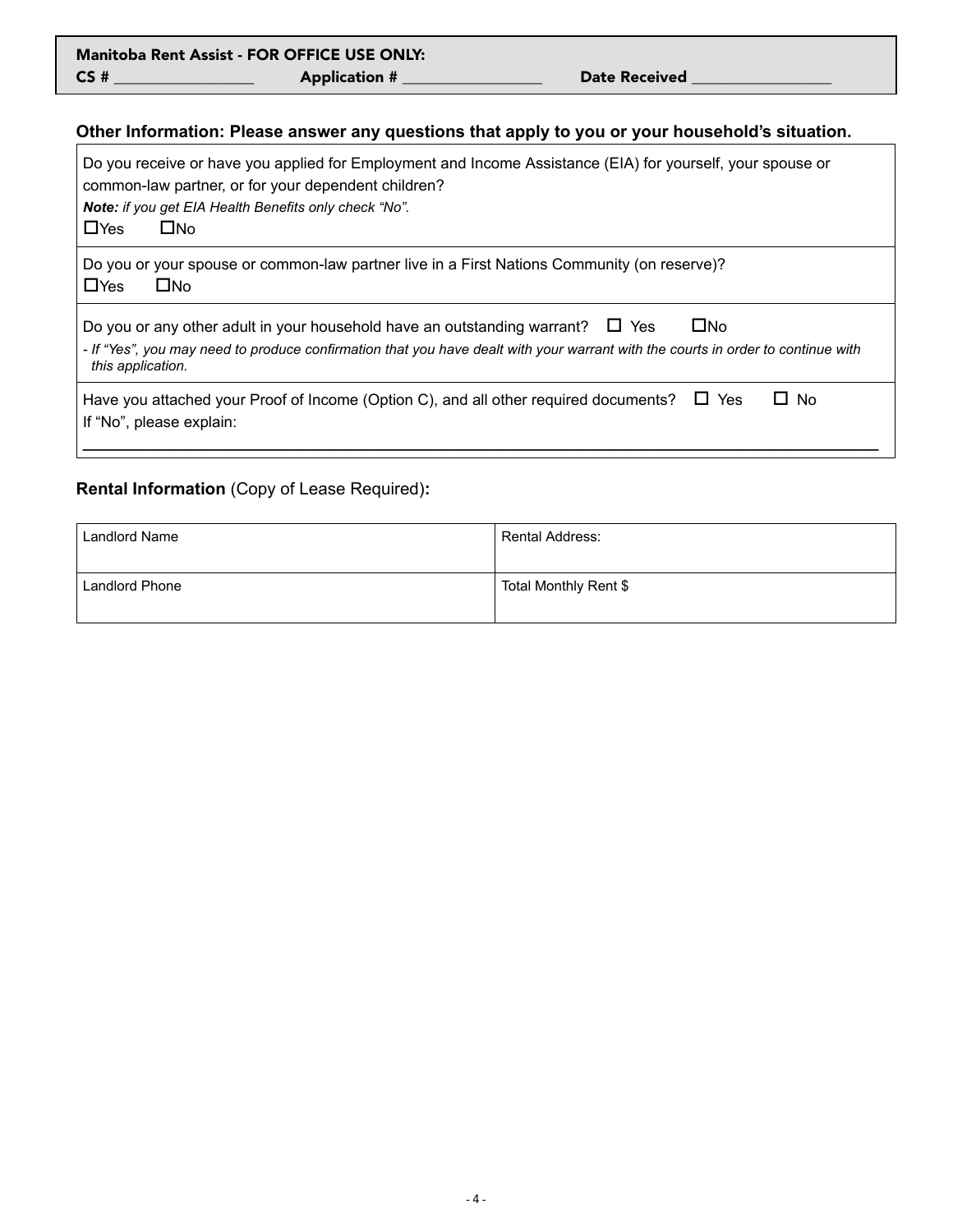## RENT ASSIST CONSENT FORM

I/we hereby apply for Rent Assist under *The Manitoba Assistance Act (Manitoba)*. I/we certify that the information contained in this application for Rent Assist under *The Manitoba Assistance Act (Manitoba)* is true to the best of my/ our knowledge and belief. I/we have not concealed or omitted information needed to establish eligibility for Rent Assist under *The Manitoba Assistance Act (Manitoba)*. I/we hereby declare that the information contained herein is true and accurate in all respects knowing that it is of the same force and effect as if made under oath pursuant to *The Manitoba Evidence Act*.

I/we understand that if I/we fail to meet with any or all conditions as set out in this application, provide false or misleading information, I/we can be disqualified from receiving any Rent Assist and shall, upon request by the Government of Manitoba, be required to repay in whole or in part any benefit amounts paid on my/our behalf related to this or any previous Rent Assist application.

If this application is accepted, I/we acknowledge my/our legal obligation to notify the administering office immediately of any change(s) in my/our circumstances, including any change in residential address or receipt of Employment and Income Assistance monthly benefits, and all such other information which may affect my/our benefits or eligibility under *The Manitoba Assistance Act (Manitoba).*

I/we hereby authorize any person, agency or organization, including federal, provincial or municipal government authority ( such as Employment and Social Development Canada, Citizenship and Immigration Canada, Manitoba Public Insurance or the Workers Compensation Board of Manitoba), any bank, credit union or financial institution, to release to the Minister responsible for *The Manitoba Assistance Act (Manitoba)*,or the Minister's representative(s), information required for the purpose of determining or verifying eligibility for Rent Assist under *The Manitoba Assistance Act (Manitoba)*. Without restricting the generality of the foregoing, I/we understand this authorization may include requests for information pertaining to my/our marital status, income or family status, and benefits received under other programs or any other relevant personal information.

I/we understand that the information provided to Rent Assist will be reviewed and this application may be returned or additional information may be required based upon that review. I/We understand that late applications may affect the amount of benefits to be paid on my/our behalf.

Applicant

| Applicant: (print name)                         | Applicant's signature             |  |
|-------------------------------------------------|-----------------------------------|--|
| Date                                            |                                   |  |
| Spouse/Co-applicants (if applicable)            |                                   |  |
| Spouse/Co-applicant: (print name)               | Spouse's/Co-applicant's signature |  |
| Date                                            |                                   |  |
| Third Co-applicant, if applicable: (print name) | Third Co-applicant's signature    |  |
| Data.                                           |                                   |  |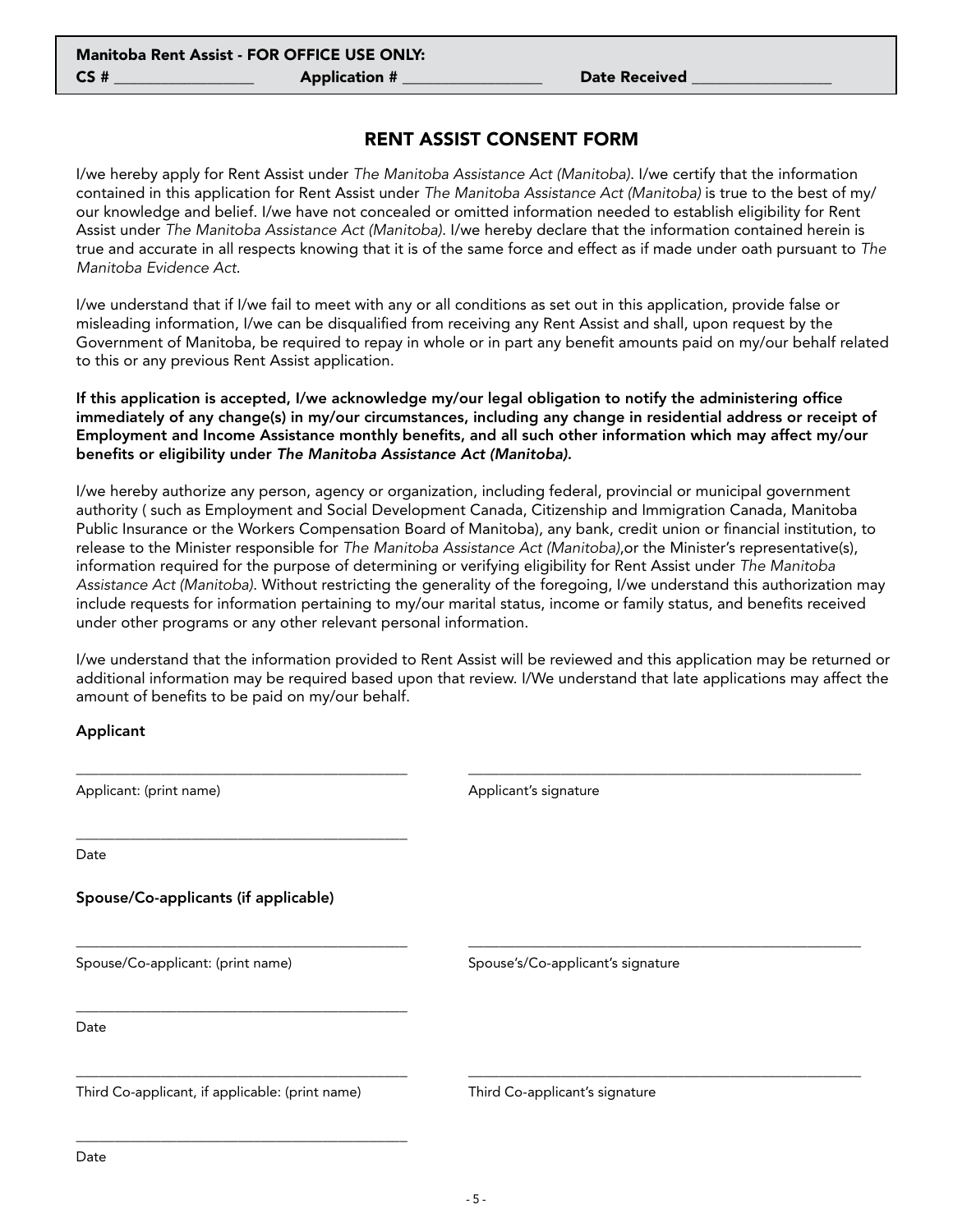# Manitoba<sup>5</sup>

# MANITOBA-CANADA REVENUE AGENCY CONSENT FORM

I/we hereby consent to the release, by the Canada Revenue Agency to an official of the *Province of Manitoba*, information from my/our income tax returns, Canada Child Benefit and if applicable, other required taxpayer information about me/us. The information will be relevant to, and used solely for the purpose of determining and verifying my/our eligibility and entitlement for Rent Assist benefits under *The Manitoba Assistance Act (Manitoba)*, and will not be disclosed to any other person or organization without my approval.

This authorization is valid for up to two taxation years prior to the year of signature of this consent, the year of signature, and each subsequent consecutive taxation year for which assistance is requested.

I/we understand that, if I/we wish to withdraw this consent, I/we may do so at any time by writing to Manitoba Families.

| Social Insurance Number |
|-------------------------|
| Date                    |
| Social Insurance Number |
| Date                    |
| Social Insurance Number |
| Date                    |
|                         |